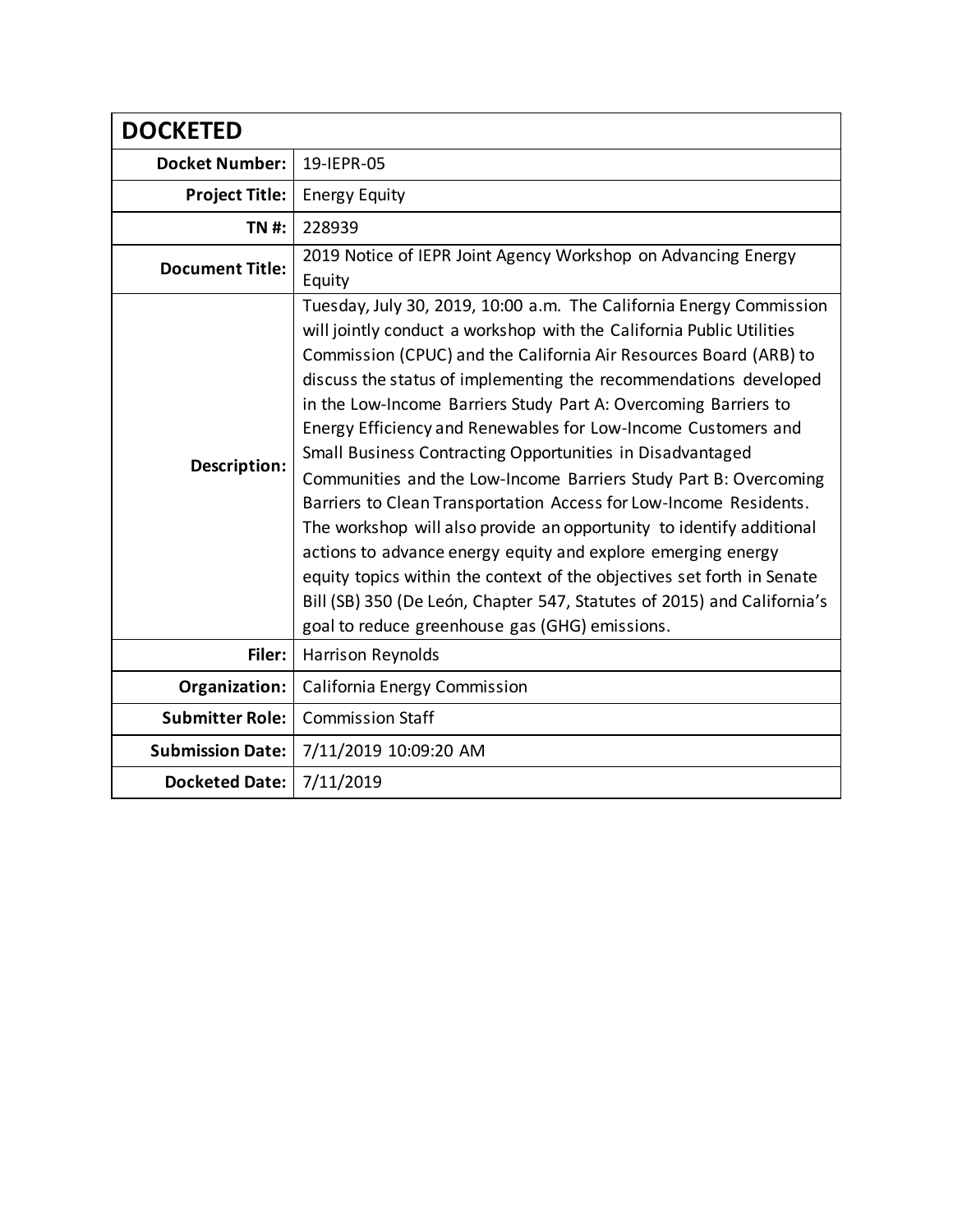**CALIFORNIA ENERGY COMMISSION** 1516 Ninth Street Sacramento, California 95814

Main w ebsite: www.energy.ca.gov

CEC-70 (Rev ised 06/18)

In the matter of:

*2019 Integrated Energy Policy Report (2019 IEPR)*

 $\mathcal{L}_\text{max}$  and  $\mathcal{L}_\text{max}$  and  $\mathcal{L}_\text{max}$  and  $\mathcal{L}_\text{max}$ 

Docket No. 19-IEPR-05

NOTICE OF JOINT AGENCY **WORKSHOP** 

RE: Advancing Energy Equity

# **Notice of IEPR Joint Agency Workshop on Advancing Energy Equity**

The California Energy Commission will jointly conduct a workshop with the California Public Utilities Commission (CPUC) and the California Air Resources Board (ARB) to discuss the status of implementing the recommendations developed in the *Low-Income Barriers Study Part A: Overcoming Barriers to Energy Efficiency and Renewables for Low-Income Customers and Small Business Contracting Opportunities in Disadvantaged Communities* and the *Low-Income Barriers Study Part B: Overcoming Barriers to Clean Transportation Access for Low-Income Residents*. The workshop will also provide an opportunity to identify additional actions to advance energy equity and explore emerging energy equity topics within the context of the objectives set forth in Senate Bill (SB) 350 (De León, Chapter 547, Statutes of 2015) and California's goal to reduce greenhouse gas (GHG) emissions.

Vice Chair Janea A. Scott is the lead commissioner for the *2019 Integrated Energy Policy Report* (*2019 IEPR).* Vice Chair Scott will jointly conduct this workshop with Commissioners Karen Douglas and Andrew McAllister of the Energy Commission, Commissioners Martha Guzman-Aceves, Cliff Rechtschaffen, and Genevieve Shiroma of the CPUC, and Richard Corey, Executive Officer of ARB. A quorum of commissioners may be in attendance, but no votes will be taken.

> **Tuesday, July 30, 2019** 10:00 a.m. Warren-Alquist State Energy Building Art Rosenfeld Hearing Room, First Floor 1516 Ninth Street, Sacramento, California 95814 (Wheelchair Accessible)

Remote access is available by computer or phone via WebEx.<sup>™</sup> For details, go t[o https://energy.webex.com/](https://energy.webex.com/)



| | | | | |

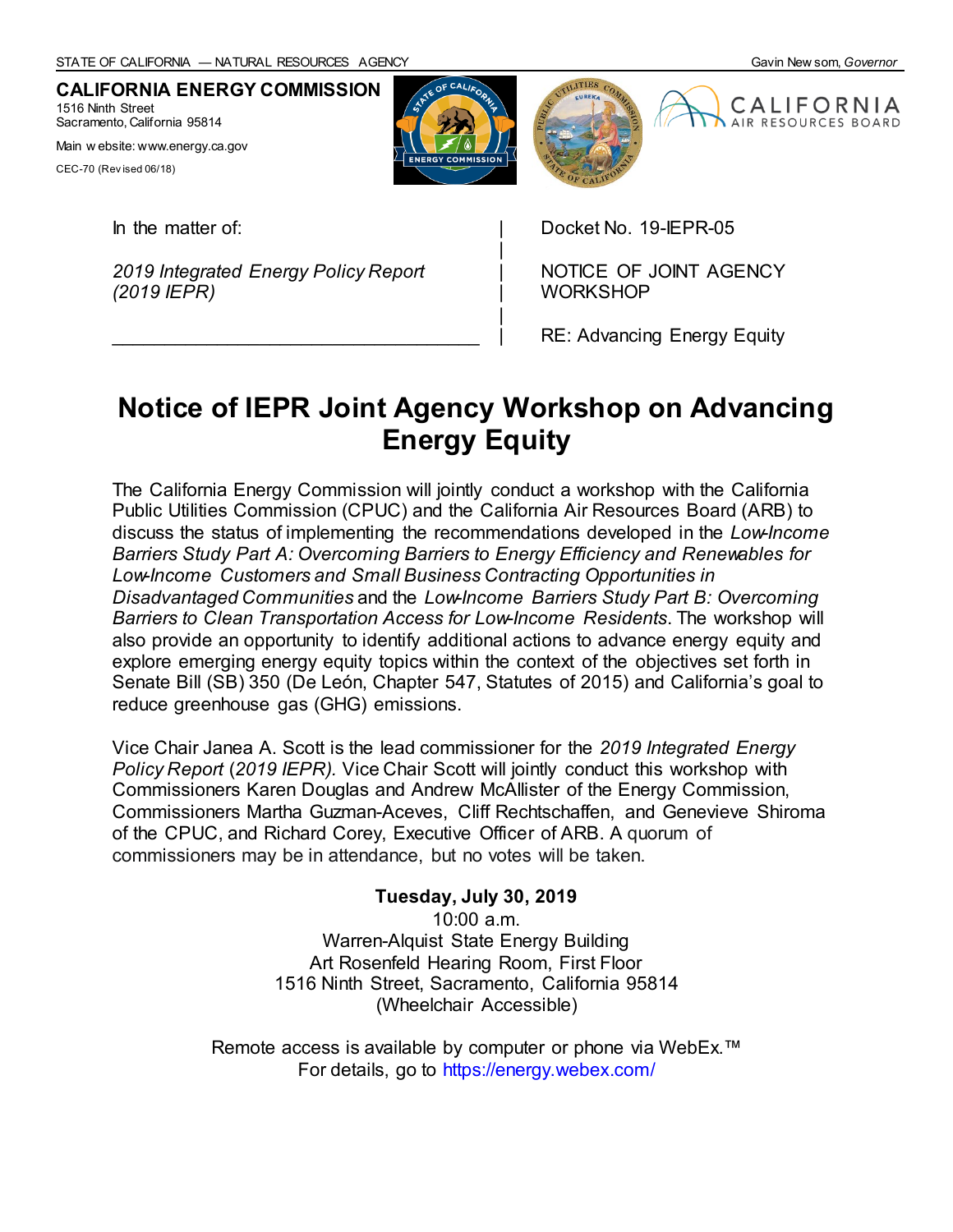# **Agenda**

The workshop will open with a panel of state agency representatives reporting on the implementation status of the recommendations in the Low-Income Barriers Study Part A and Part B. The panel will include staff from the Energy Commission, CPUC, ARB, California Department of Community Services and Development, California Alternative Energy and Advanced Transportation Financing Authority, and California Workforce Development Board.

The workshop will also include two panel discussions with environmental justice and community-based organizations, academics, and others with relevant knowledge on the issues affecting low-income customers, disadvantaged communities, and clean energy and transportation opportunities. One panel will discuss additional actions and strategies that state agencies could be prioritizing moving forward to advance energy equity in disadvantaged communities, including, but not limited to, boosting community engagement, increasing access to incentives for low-income multifamily building energy efficiency retrofits, development of tariff on-bill financing programs, and launching a regional climate collaborative and comprehensive technical assistance program. The other panel will explore emerging energy equity topics in clean energy and transportation, including low-income customer access to, and potential impacts from, building decarbonization, energy storage, and transportation electrification.

A detailed meeting schedule will be posted prior to the workshop at: [http://www.energy.ca.gov/2019\\_energypolicy/.](http://www.energy.ca.gov/2019_energypolicy/)

# **Background**

SB 350, set two objectives in clean energy, clean air, and pollution control for 2030: increase the requirement for renewable electricity procurement to 50 percent and double projected future energy efficiency savings for both electricity and natural gas. SB 32 (Pavley, Chapter 249, Statutes of 2016) set a statewide goal to reduce California's GHG emissions 40 percent below 1990 levels by 2030. SB 197 (Garcia, Chapter 250, Statutes of 2016) requires that the state's implementation of its GHG emission reduction goals be transparent and equitable, with the benefits reaching disadvantaged communities.

SB 350 found that there was insufficient understanding of the barriers to access for lowincome customers and disadvantaged communities to renewable energy generated in the state, energy efficiency investments, and zero-emission and near-zero emission transportation options, as well as contracting opportunities for small businesses located in disadvantaged communities. For this reason, SB 350 directed the Energy Commission and ARB to identify barriers and develop recommendations for increasing access for low-income customers and disadvantaged communities in those areas. As a result, the Energy Commission and ARB developed the Low-Income Barriers Study, Part A and Low-Income Barriers Study, Part B, respectively.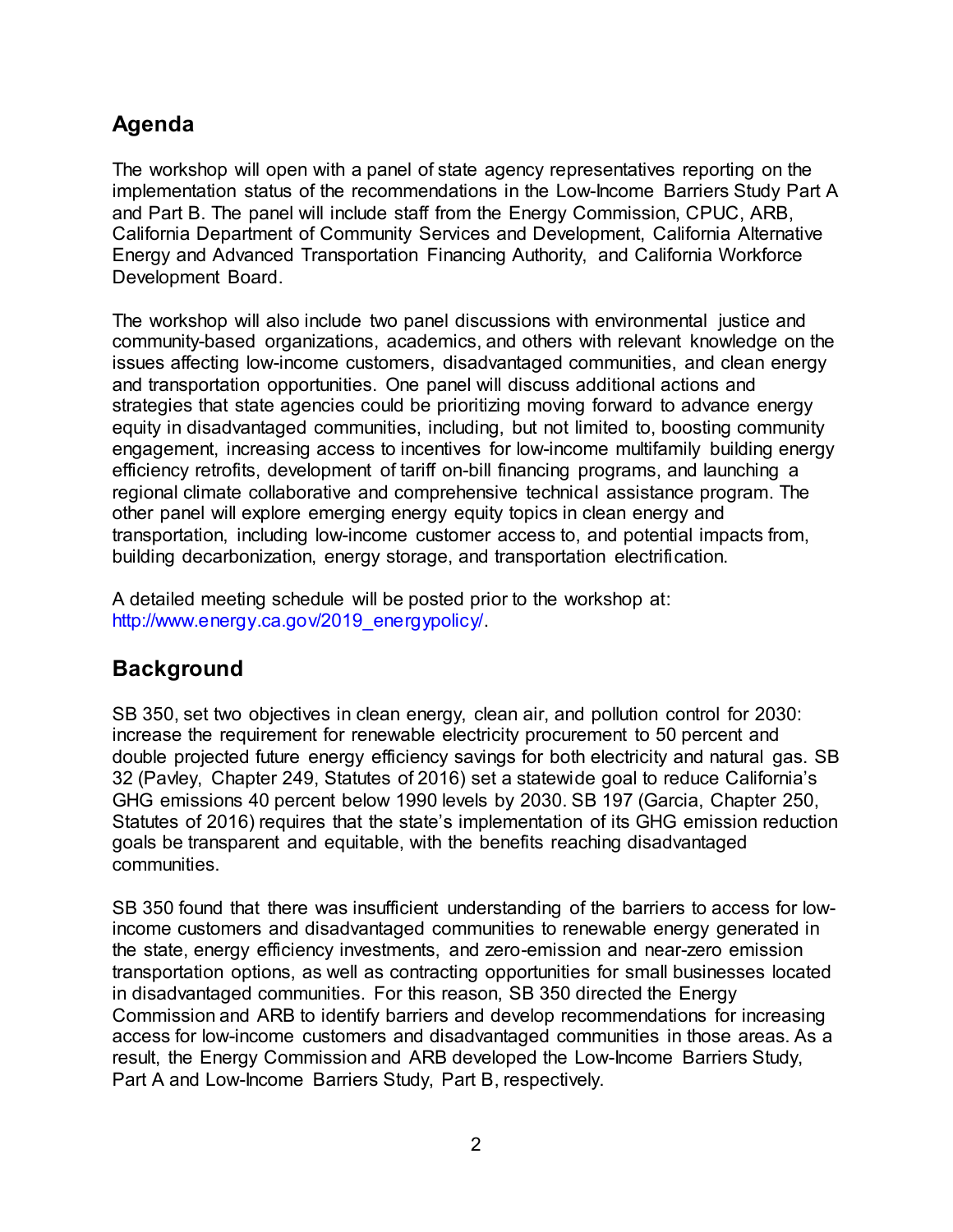The Low-Income Barriers Study, Part A, was published in December 2016, and is available at https://www.energy.ca.gov/sb350/barriers\_report/.

The Low-Income Barriers Study, Part B, Final Guidance Document, was published in February 2018, and is available at [https://www.arb.ca.gov/resources/documents/carb](https://www.arb.ca.gov/resources/documents/carb-barriers-report-final-guidance-document)[barriers-report-final-guidance-document.](https://www.arb.ca.gov/resources/documents/carb-barriers-report-final-guidance-document)

The Energy Commission's Low-Income Barriers Study, Part A, contains 12 recommendations that encourage state agencies to pursue promising approaches to addressing the challenges faced by low-income customers, including those in disadvantaged communities, in accessing clean energy and its associated benefits. ARB's Low-Income Barriers Study, Part B, identifies six priority recommendations that most directly address the barriers low-income residents (including those in disadvantaged communities) face to access zero-emission and near-zero emission transportation and mobility options.

Since the passage of SB 350, state agencies have been implementing programs to address the barriers and increase access to clean energy and transportation for lowincome residents and disadvantaged communities, which maximize public health and economic benefits. With the enactment of more recent bills, including SB 100 (De León, Chapter 310, Statutes of 2018), which accelerated the renewables goal to 60 percent by 2030 and codified the state's commitment to a near carbon-free electricity sector by 2045, the Energy Commission seeks to identify additional actions needed to dramatically reduce GHG emissions while making sure that low-income and disadvantaged communities share the benefits of a transformed energy sector.

# **Public Comment**

**Oral Comments**: Commissioners will accept oral comments at the end of the workshop. Public comments may be limited to three minutes or less per speaker and to one person per organization. If participating via WebEx, use the "raise hand feature" so the administrator can introduce you and unmute your microphone after comments from the floor.

**Written comments**. Written comments must be submitted to the Dockets Unit by **5:00 p.m.** on **August 13, 2019**.

Written and oral comments, attachments, and associated contact information (including address, phone number, email address) will become part of the public record of this proceeding with access available via any internet search engine.

#### **For the** *2019 IEPR,* **the Energy Commission encourages use of its electronic commenting system**. Visit

[https://efiling.energy.ca.gov/Ecomment/Ecomment.aspx?docketnumber=19-IEPR-05,](https://efiling.energy.ca.gov/Ecomment/Ecomment.aspx?docketnumber=19-IEPR-05) which links to the comment page for this docket. Select or enter a proceeding to be taken to the "Add Comment" page. Enter your contact information and a comment title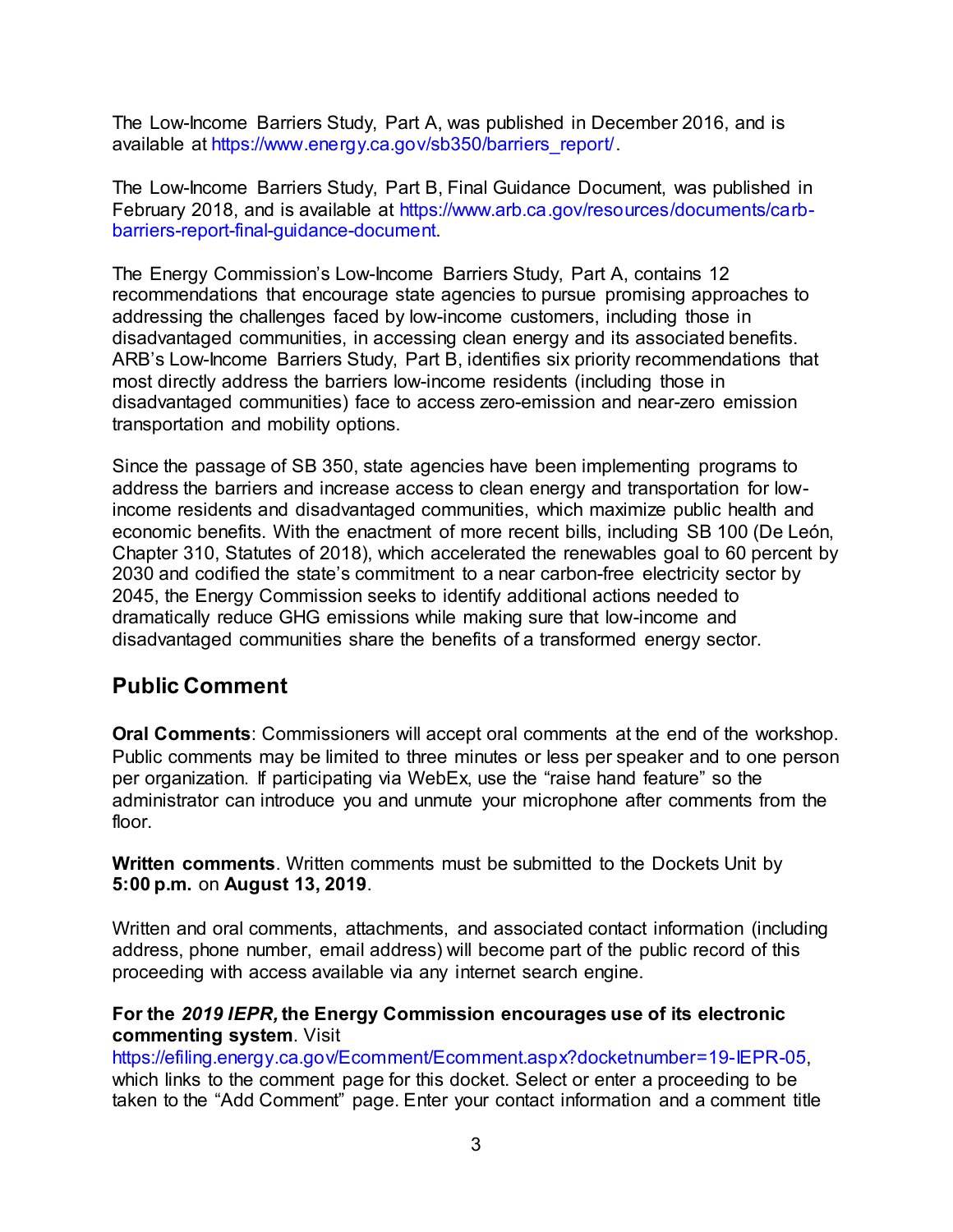describing the subject of your comment(s). Comments may be included in the "Comment Text" box or attached as a downloadable, searchable in Microsoft® Word (.doc, .docx) or Adobe® Acrobat® (.pdf) file. Maximum file size is 10 MB.

Written comments may also be submitted by email or mail if you choose not to use the electronic filing system. Include the docket number 19-IEPR-05 and "Energy Equity" in the subject line and send to [docket@energy.ca.gov.](mailto:docket@energy.ca.gov)

If preferred, a paper copy may be sent to:

California Energy Commission Docket Unit, MS-4 Re: Docket No. 19-IEPR-05 1516 Ninth Street Sacramento, California 95814-5512

### **Public Adviser and Other Commission Contacts**

The Energy Commission's Public Adviser's Office provides the public assistance in participating in Commission proceedings. For information on how to participate in this forum, please contact Acting Public Adviser, Jennifer Martin-Gallardo, at [publicadviser@energy.ca.gov](mailto:publicadviser@energy.ca.gov) (916) 654-4489, or toll free at (800) 822-6228.

Please direct requests for reasonable accommodation to Yolanda Rushin at [yolanda.rushin@energy.ca.gov](mailto:yolanda.rushin@energy.ca.gov) or (916) 654-4310 at least five days in advance.

Media inquiries should be directed to the Media and Public Communications Office at [mediaoffice@energy.ca.gov](mailto:mediaoffice@energy.ca.gov) or (916) 654-4989.

Questions on the technical subject matter of this meeting should be directed to Linda Barrera at linda.barrer[a@energy.ca.gov](mailto:XX@energy.ca.gov) or (916) 651-2924.

For general questions regarding the IEPR proceeding, please contact Raquel Kravitz at [raquel.kravitz@energy.ca.gov](mailto:raquel.kravitz@energy.ca.gov) or (916) 651-8836.

### **Remote Attendance**

WebEx is the Energy Commission's online meeting service. When attending remotely, presentations will appear on your computer/laptop/mobile device screen, and audio may be heard via the device or telephone. Please be aware that the WebEx meeting may be recorded. WebEx technical support is available at (866) 229-3239.

**Via Computer:** Go to [https://energy.webex.com/ec.](https://energy.webex.com/ec) If this event is listed, click "Join" If not, click "Unlisted Events" on the left of the screen and enter Event Number **924 105 979**. When prompted, enter your name and email address. No password is needed.

The "Join Conference" menu will offer you a choice of audio connections: